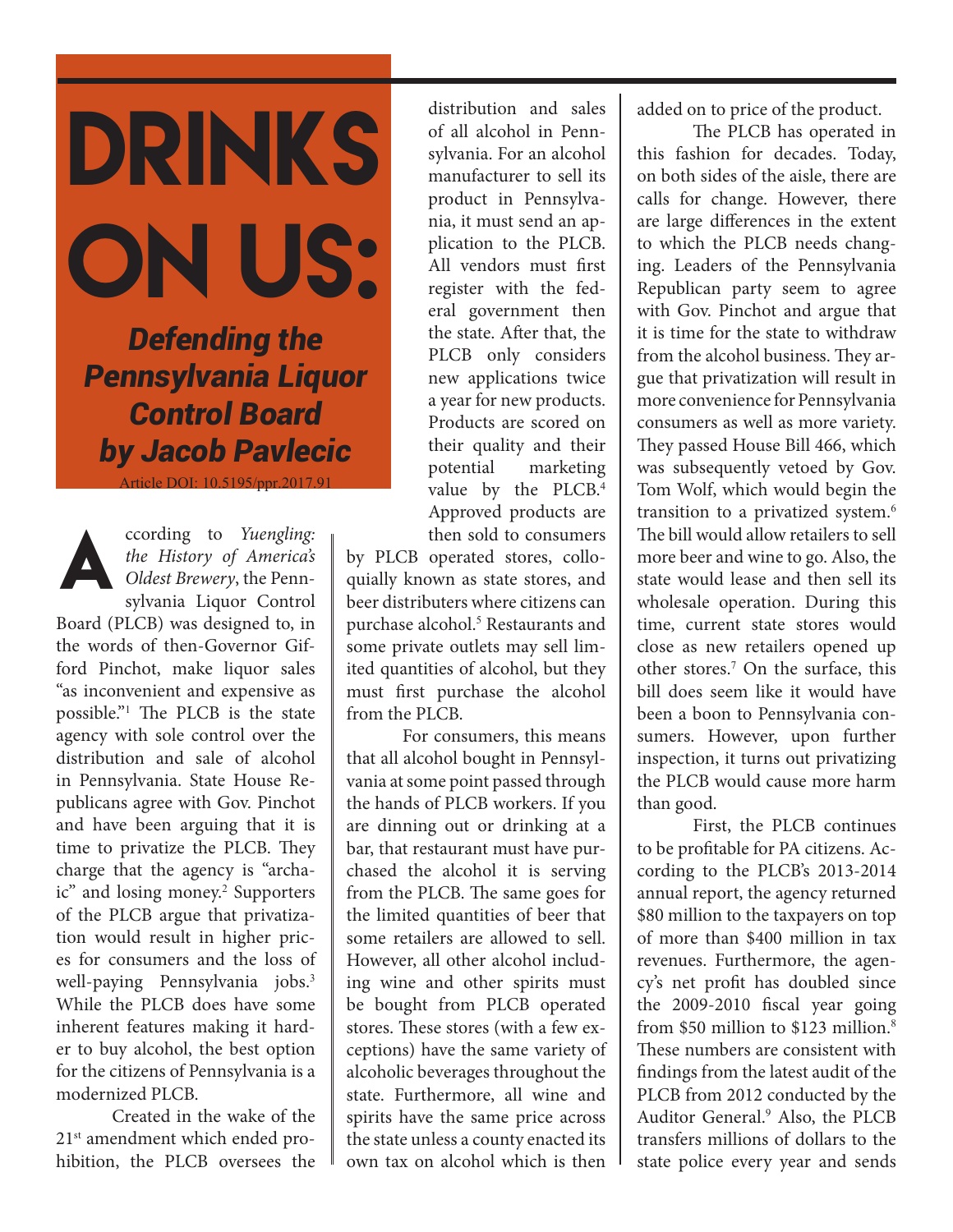

money to the department of drug and alcohol for educational programs concerning alcohol abuse in the commonwealth.<sup>10</sup>

However, supporters of privatization argue that if the system is privatized, it will generate more funds for the state.<sup>11</sup> They also believe that privatization will address a phenomenon known as "border bleed"—which is a scenario when people who live near the border of Pennsylvania leave the state to buy alcohol.<sup>12</sup> However, a report published by Swarthmore researchers disagrees. In their report, John P. Caskey and Philip N. Jefferson argue that Pennsylvania's losses due to border bleed is most likely between 3-8 percent of sales and "certainly under 10 percent."<sup>13</sup> Finally, they argue that whatever effect border bleed has is most likely due to Pennsylvania's taxes, not its state controlled status.<sup>14</sup>

In terms of seeing if privatization leads to more revenue, Washington state, which recently privatized its liquor system, provides a good example. In the first full year of privatization, Washington state collected \$521 million which was an increase of \$73 million from when the system was state controlled. However, that figure includes a onetime windfall of \$105 million paid by distributors to enter into the private market.<sup>15</sup> Therefore, the state of Washington collected less money from alcohol sales once the stores became privatized. Furthermore, the state was not the only one whose wallet took a hit.

In an attempt to ensure that the post-privatization situation would yield the same amount of revenue as the previous system, Washington legislators increased taxes on alcohol.<sup>16</sup> So, despite an increase in competition among alcohol distributors, the average price of alcohol in Washington actually went up after privatization from an average price of \$22.48 per liter to \$24.20.<sup>17</sup> This price increase was larger than any year to year price change for the past 5 years of Washington's state controlled system.18 Therefore, citizens in Washington are paying more for alcohol than they did before and the state itself is collecting less money after privatization. This is despite people in Washington buying 6 million more liters of alcohol than before, which was a  $13.64\%$  increase.<sup>19</sup> This would suggest then, that Washington's state controlled liquor system was more efficient, at least from a fiscal standpoint, than its current privatized system. In the post-privatized system, people bought significantly more alcohol than they had previously however, this increase was insufficient to make up the loss incurred by the state from privatization.

Furthermore, Tom Greenfield of the Alcohol Research Group believes that Pennsylvanians too would have to pay higher prices for

alcohol in order for the state to continue to bring in the same amount of revenue from alcohol as it currently does.20 This is because once the system becomes privatized, it would only collect revenue from taxes on alcohol whereas currently the state receives revenue from both taxes and the price markups on alcohol. If the system is privatized, a private company would be profiting on the markups on alcohol, not the state.

Therefore, it is highly unlikely that Pennsylvania could have a privatized liquor system, lower prices, and still bring in the same amount of revenue. So, if Pennsylvania privatized its system, it would have two options. One, it could aim to keep prices steady or make them lower for consumers by maintaining current alcohol tax levels or by lowering them. However, this would increase Pennsylvania's structural deficit (which is the deficit resulting from steady government policy.) Our state structural deficit already sits at 1.5 billion dollars.<sup>21</sup> This would be due to the state collecting less money from alcohol sales than it is currently predicted to do. Option two would be, ensuring that

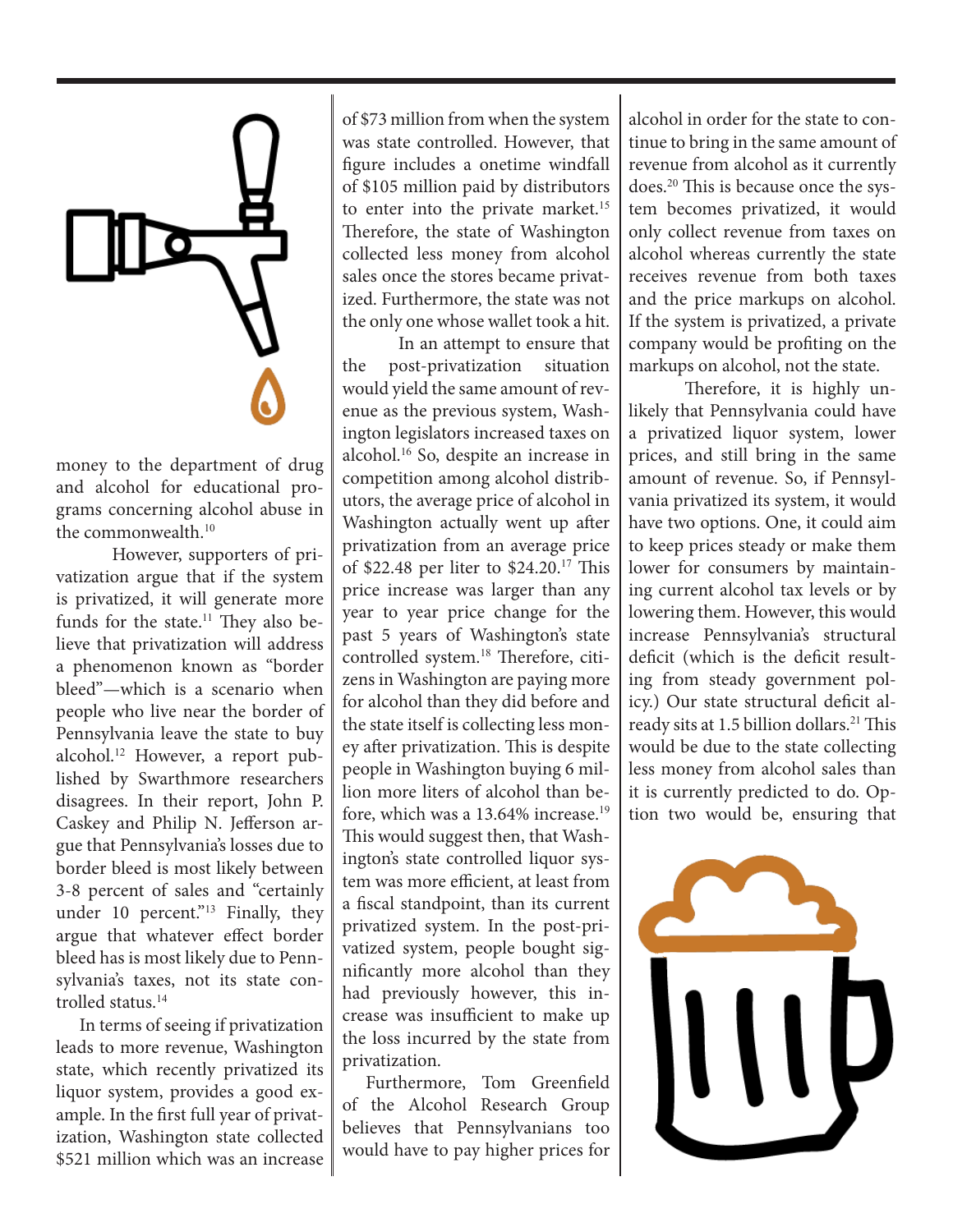privatization is revenue neutral, requiring a tax hike. However, as previously stated, this would mean Pennsylvanians would have to pay more for their alcohol than they are currently. Thus, a privatized system cannot lower prices on alcohol and remain revenue neutral for the state at the same time. State Republicans have been for a revenue neural plan however, they also declare that they will not raise taxes on alcohol.<sup>22</sup> If Washington State is any example, this would mean that Pennsylvania would see its structural deficit increase.

Meanwhile, the PLCB has the support of a national task force whose members are appoint-

ed by the Center for Disease Control. This task force recommended against the privatization of alcohol distribution. Doing so, they found, increases the general level of the consumption of alcohol. While, some this increase is simply because there is more variety, the task force maintains that most increase is driven by even more

consumption by the heaviest drinkers. Also, the task force reported that areas undergoing privatization saw an increase in violence and vandalism while reporting that these area enforced alcohol laws (such as the minimal drinking age) less strictly than non-privatized areas.<sup>23</sup> Thus, keeping the PLCB would help keep alcohol in the hands of responsible customers. This is important as alcohol is a drug and the state has a compelling interest in making sure that it is consumed responsibly.

This does, however, reveal a dilemma that the PLCB faces. Jacob Sullum points this out in an article for Forbes Magazine. The PLCB is tasked with making the sale of alcohol easier, by increasing variety and convenience for customers, while also trying to make it harder, by regulating the of alcohol to make sure that it is only consumed responsibly.<sup>24</sup> However, what he misses is that this is true for all states. The only difference is that in most states, private companies share this dilemma with the government. They want to try to increase sales as much as possible to increase profit, but at the same time they are bound by law to ensure that all sales go to responsible individuals. Thus, this dilemma is not the fault of a state-owned system but instead, it is a result of the

## **[T]his dilemma is not the fault of a state-owned system but instead, it is a result of the struggle between individual rights and public safety.**

struggle between individual rights and public safety.

How does a state strike the right balance between making alcohol available while at the same time regulating its consumption? Roland Zullo et al (2013) and David Campanella and Greg Flanagan (2012) argue that the best system is a state owned monopoly as both found that state-owned monopolies brought in more revenue than private systems. This is despite the fact that in private systems, more alcohol is sold.<sup>25</sup> <sup>26</sup> Furthermore, Zullo et al (2013) found that liquor control states have lower crime rates dealing

with assaults, fraud, domestic abuse, and vandalism than private liquor systems.<sup>27</sup> Thus, a state controlled liquor system maximizes economic benefit while at the same time minimizing social harms.

Therefore, emphasis should be placed on making alcohol sales as convenient as possible while at the same time ensuring that the state does not lose money and is able to keep people safe. That is why the best option in respect to the PLCB is to modernize the existing system rather than replace it. In 2012, state Democrats introduced SB 1287 which would have begun this process. However, the state Republicans who controlled the senate

> never brought the bill up for a vote. This bill would have increased the amount of time state stores could be opened on Sundays and would have allowed the PLCB to pursue flexible market pricing.28 Previously, the PLCB was forced by law to charge a standard markup on all of its products. This bill would have allowed the PLCB to change the

markups it charges depending on demand. Longer hours would make it easier to purchase alcohol while flexible market pricing would allow the PLCB to offer more competitive prices when compared to alcohol sold out-of-state. Both would clearly increase convenience while at the same time keeping state control.

In 2015, State Democrats introduced SB 15—again never voted on—which included the provisions from SB 1287 plus a few others. One of these reforms is to allow the PLCB to partner with other states when purchasing alcohol from distributors to try to get the best pos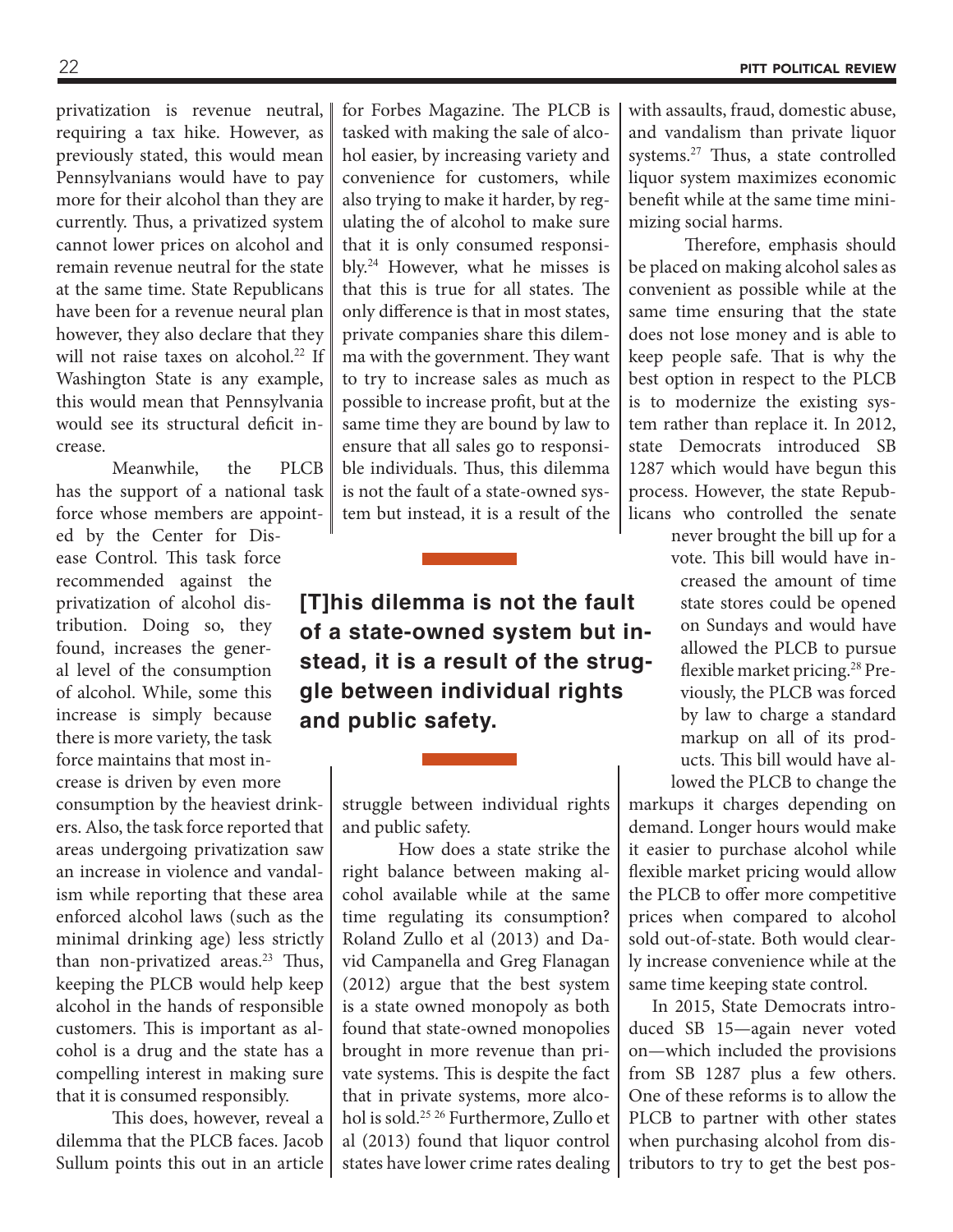sible prices for alcohol. The bill also includes different proposals to make buying alcohol more convenient such as allowing beer distributors to sell smaller packages of beer and to allow wine to be shipped directly to consumers' homes. Finally, this bill along with all other modernization efforts will protect the more than 4,000 plus jobs held by PLCB employees.<sup>29</sup> In Washington State, total alcohol employment did increase after privatization. However, a state report declared that some of the jobs may have been gained due to the end of the great recession.

The report said it cannot be known how much of the job growth was due to privatiza tion.<sup>30</sup>

Howev er, there has been some m o v e m e n t

with modernizing the PLCB. In June of 2016, Governor Wolf signed HB 1690 into to law. This legislation dramatically overhauled several aspects of the PLCB. For example, the state no longer has to charge the same mark-up on its products for the entire year.<sup>31</sup> Thus, in the weeks before News Years day, the PLCB can hike the cost of champagne, then decrease after the season has passed to better reflect market conditions. HR1690 also increases the hours state stores can operate increasing convenience for consumers.32 Perhaps the biggest change is loosening who can sell alcohol. Now, restaurants and hotels that already have licenses to sell alcohol can sell up to four bottles of wine to consumers to go. Also, gas stations and certain groceries will also be allowed to sell limited amount of alcohol such as six packs directly to consumers.

Admittedly, these changes do not yield the same level of convenience as a privatized system would. However, as previously stated, a privatized system would either mean more expensive alcohol for Pennsylvanians or less revenue for the state. Also, the Community Preventative Task Force has argued that state controlled liquor stores are more effective at keeping alcohol in the hands of responsible adults than private

stores. Furthermore, HB 1690 shows the PLCB can take measures to make the sale of alcohol more convenient for Pennsylvania c o n s u m e r s while at the

same time keeping the public safe. Modernization, not privatization, is the best choice for reforming the Pennsylvania Liquor Control Board.

1 LaBasso, Randy. "A Sip of History: Why Does PA Have State Liquor Stores?" Philly Weekly. July 2, 2014. Accessed September 28, 2015. Internet.

2 Turzai, Mike. "Pennsylvania's Archaic Liquor Sales System." PA House Republican Caucus. May 1, 2015. Accessed September 28, 2015. Internet.

3 Langley, Karen. "Wolf Vetoes GOP Liquor Privatization Bill for Pennsylvania." Pittsburgh Post-Gazette. July 2, 2015. Accessed September 28, 2015. Internet.

4 "Policies and Procedures." Pennsylvania Liquor Control Board. August 2014. Accessed October 24, 2015. Internet.

5 "Frequently Asked Questions." Pennsylvania Liquor Control Board. 2015. Accessed September 28, 2015. Internet.

6 Sheridan, Jeff. "Pennsylvania Governor Wolf Takes Action on Variety of Budget Bills." PR Newswire. July 2, 2015. Accessed October 12, 2015. Internet.

7 Ibid.

8 "Fiscal Year 2013-2014 Annual Report." Pennsylvania Liquor Control Board. August 1, 2014. Accessed September 28, 2015.

9 Pasquale, Eugene. "Pennsylvania Liquor Control Board Audit Report." Pennsylvania Liquor Control Board. August 1, 2012. Accessed October 3, 2015. Internet.

10 "Fiscal Year 2013-2014 An-

## **[A] state controlled liquor system maximizes economic benefit while at the same time minimizing social harms.**